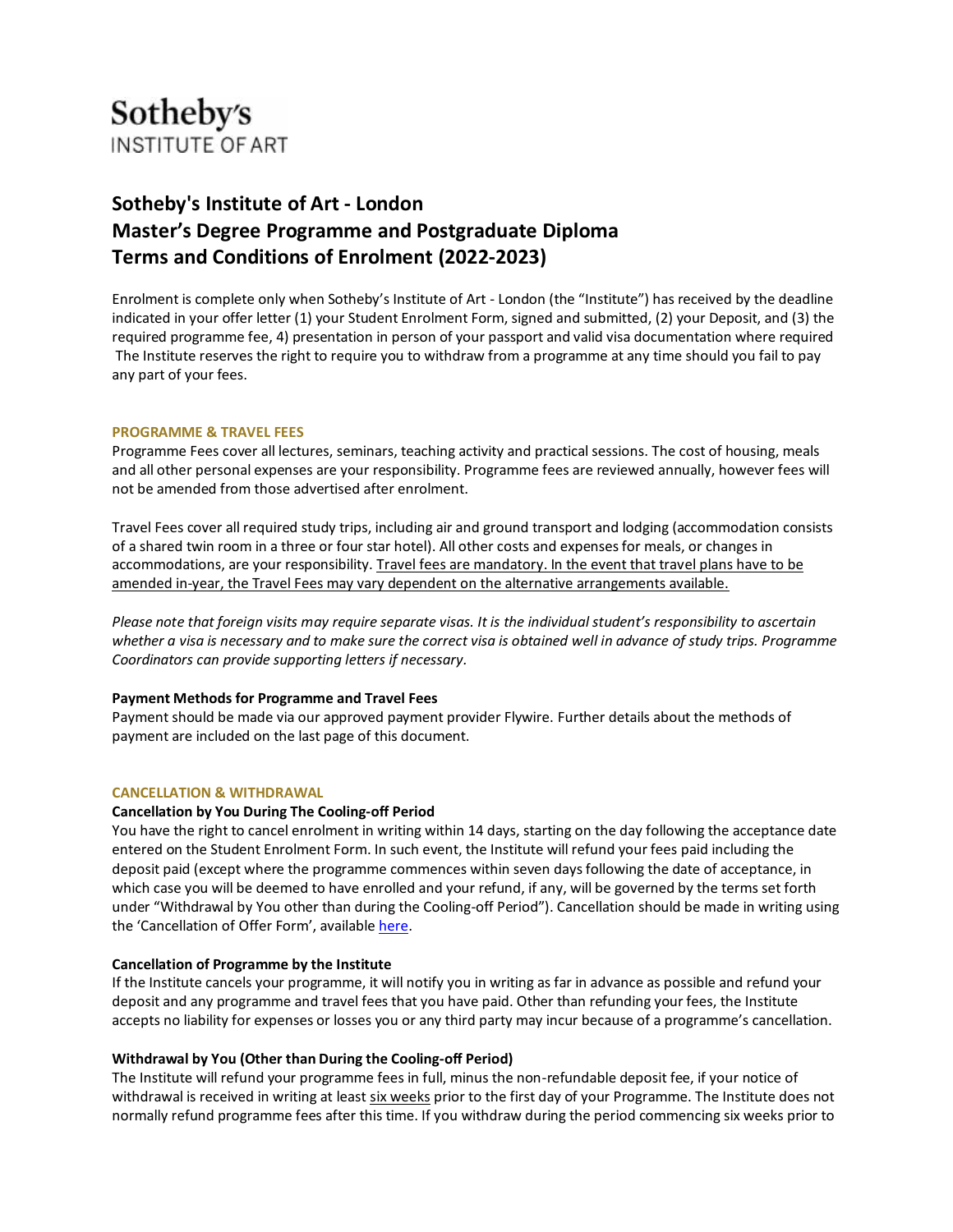the first day of your Programme, but outside the 14 day cooling off period, and ending at the end of the fourth week of Semester One, you may apply for a partial discretionary programme fee refund on exceptional grounds, calculated on the basis of the refund schedule set forth below. To apply, you must write to London Admissions at [admissionslondon@sia.edu,](mailto:admissionslondon@sia.edu) providing an explanation for your withdrawal and reasons why yours should be considered an exceptional case. You should include supporting documentation, if any. The Institute will consider the appeal and its decision will be final. If you defer your enrolment to the next academic year during this period, after paying the deferral fee, the Institute will refund your programme fees in full, minus the deposit.

If you choose to withdraw during the programme after the fourth week of Semester One, you will not be entitled to any refund.

# **Discretionary Refund Schedule**

Refunds are payable to the originator and the originator's bank account using the same method of initial payment. The Institute will refund travel fees based on the cost incurred at the date of withdrawal. For the avoidance of doubt, costs incurred include costs already committed in respect of future trips where the Institute is unable to obtain a refund following the withdrawal.

| Programme dropped                              | % of paid Semester 1 programme fees refunded |
|------------------------------------------------|----------------------------------------------|
| Within the period six weeks before Orientation |                                              |
| to the end of the first week of Semester 1     | 90%                                          |
| Within first week of semester                  | 80%                                          |
| Within second week of Semester 1               | 70%                                          |
| Within fourth week of Semester 1               | 60%                                          |
| After fourth week of Semester 1                | No refund                                    |

# **Involuntary Withdrawal**

If you are asked to leave the programme as a result of failing academic work, disciplinary issues, non-payment of fees or non-attendance, as outlined in the student handbook, the Institute will not refund any fees to you. This may include MA-registered students who fail to progress to the MA dissertation.

# **Withdrawal Due to Visa Issues – Non UK Students**

You are responsible for ensuring that you have the appropriate visa to enable you to study in the UK. If you are unable to obtain a visa and have supporting documentary evidence to show this, you can apply in writing to the Admissions Committee at [admissionslondon@sia.edu](mailto:admissionslondon@sia.edu) to be considered for a refund of tuition fees already paid (minus the deposit) as per the section entitled "Withdrawal by you other than during the cooling off period", unless:

- You applied for a visa that does not make you eligible to study in the UK on a course of study that leads to a qualification at level 7 of the Regulated Qualifications Framework (RQF) for a duration of nine months for the Postgraduate Diploma or twelve months for the MA.
- The visa was refused due to fraudulent activity on your part or if you provided incorrect information.

# **DEFERRAL OF ENROLMENT**

If you wish to defer your enrolment offer to the next academic year you must officially request a deferral by completing the Deferral Form available [here.](https://www.cognitoforms.com/SIA7/_202223DeferralOfOfferForm) You must complete the form and pay the deferral fee to hold a place on the following year's programme. You will need to pay a further deposit by the end of April in the following year, to confirm your intention to take up your deferred place. The deposit will be deducted from the balance of tuition fees for the year in which you enrol, so long as you enroll within one year of your initial acceptance date. Deferral of conditional offers is not permitted.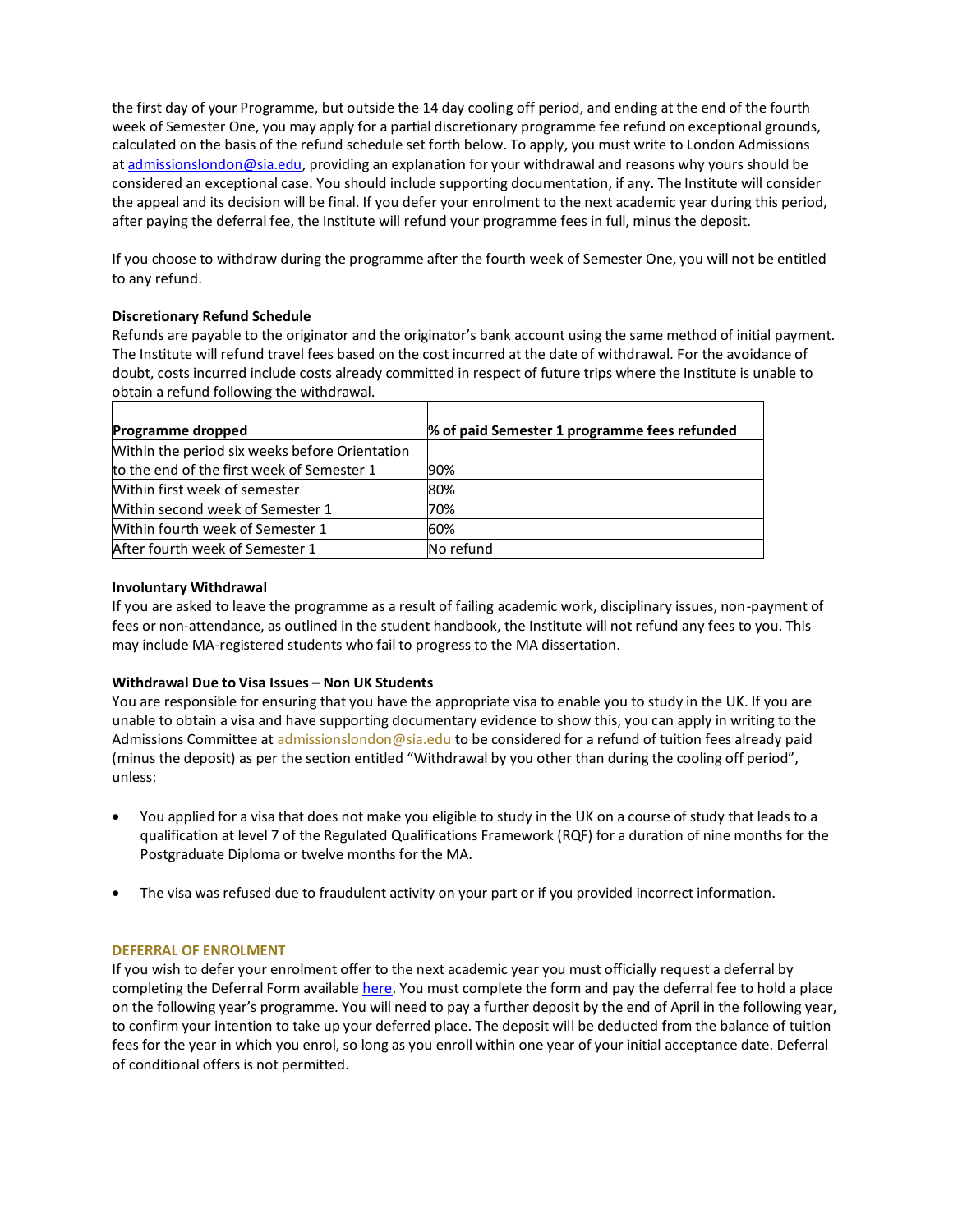After this one year, the Institute will no longer hold a place for you (and you will need to re-apply should you wish to attend the Institute). In such event, the Institute will retain all funds that you paid. Please note that you will have to pay any increase in tuition fees for the year in which you will join the programme.

#### **TRANSFERS**

#### **Transfers Between Programmes**

Because of UK visa regulations, students on a Student Visa who wish to transfer to another MA or Postgraduate Diploma at the London campus may request this only before they have initiated their visa application. They should contact Admissions in the first instance. After this they will be unable to switch programmes. Other students who wish to transfer to another MA or Postgraduate Diploma at the London campus may request this up to the end of the second week of the programme. In order for any such transfer to be considered, students should submit a formal request to the relevant Programme Director providing a rationale for the transfer. No transfer will be final without the agreement of the Programme Directors of each programme. Students will be liable for any travel fees already incurred in relation to the original course for which they have enrolled as well as the travel fees for their new programme.

#### **Transfers Between Campuses**

Students who have received an offer to enroll at the London campus are not guaranteed a place at the New York campus. If you would like to request a transfer you may do so by contacting the Admissions Department at [admissionslondon@sia.edu](mailto:admissionslondon@sia.edu) before classes begin. If space is available in the chosen programme, and there is sufficient time for visa applications and/or other necessary formalities, the Programme Director will review your application and credentials to determine whether you may transfer. In most cases you will be contacted for a phone interview before a final decision is confirmed. In most cases the deposit fee is transferable but a difference due to changes in interest and exchange rates at the time of the transfer may be charged to the student. Students transferring to New York are liable to pay the tuition fees relating to the New York campus. Please note that London degrees are awarded by the University of Manchester and degrees at the New York campus are conferred by the Board of Regents of the State of New York.

#### **THIRD SEMESTER OPTION**

The Third Semester Study option allows for a final semester of coursework in NY in place of your Dissertation in London. That coursework would be in a second area of study and includes the completion of a capstone project that is practice-based. Students may choose from among the following MA curricula in NY: Fine and Decorative Art and Design, Art Business, or Contemporary Art. Students will normally be expected to undertake a third semester on a different programme from the one on which they were originally registered.

The Third Semester Study option requires the completion of 2 full-time semester, with some time off during the summer before starting the third semester in NY. The degree conferred at the end of the Third Semester Study Option is granted by SIA-NY and the Board of Regents of the State of New York; students completing this programme will not receive their MA from the University of Manchester, but will receive a Post Graduate Diploma instead. The title of the MA awarded will reflect the programme on which the student is registered at SIAL. Candidates for the Third Semester must be in good academic standing at the completion of their first year MA coursework. Good academic standing is defined as having a grade point average of at least 3.0 (within the Merit 60-69% banding, or higher) with no failures or incomplete grades. Students are liable to pay tuition and travel fees consistent with the campus and programme they enroll in, and will be subject to the regulations of Sotheby's Institute in New York during that semester.

#### **THE PROGRAMMES**

The Institute aims to ensure that the student learning experience, as described in the prospectus and student handbooks, is delivered and maintained at all times. In some circumstances the Institute may have to vary the method of delivery of your programme, and in some cases, the syllabus may be altered or updated. In the unlikely event that the Institute discontinues your programme or changes it significantly, whether before you start your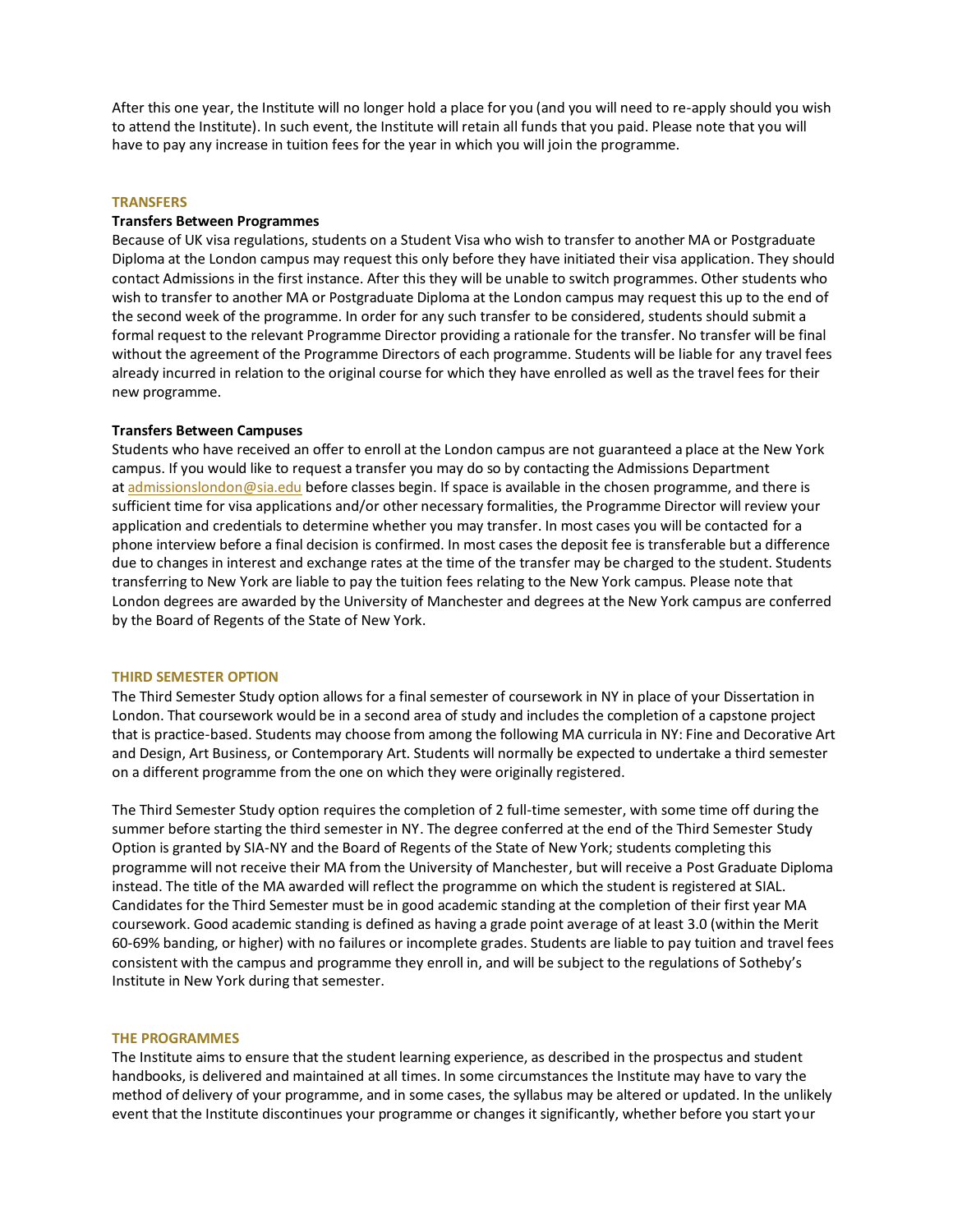programme or once you have begun, we will tell you at the earliest possible opportunity. If this happens before you start your course, you may wish to withdraw your application; if you do so, the Institute will provide you with support and guidance in finding an alternative programme either at the Institute or at another UK university.

## **EVENTS OUTSIDE OF OUR CONTROL**

We shall not be liable to you for events outside our control which we could not have foreseen or prevented, even if we had taken reasonable care. Such events include, but are not limited to: strikes; other industrial action; severe weather; fire; civil commotion; riot; invasion; terrorist attack or threat of a terrorist attack; war (whether declared or not); natural disaster; restrictions imposed by government or public authorities; epidemic or pandemic disease; or failure of public utilities or transport systems.

Should any such circumstances arise, we reserve the right to change or cancel parts, or all, of the Course. We will take reasonable and proportionate steps to mitigate any adverse impact on you.

Subject always to the previous paragraph, the Institute will make all reasonable efforts to deliver your programme as described in the institute's prospectus. There may be occasions where due to unforeseen or unavoidable circumstances it becomes necessary to make significant changes to a course or to withdraw it or part of it, e.g. a particular unit/elective. Such action could become necessary if for example the following were to occur:

- to reflect changes in the law and/or regulatory and/or professional and/or statutory body requirements and sector regulation
- as required by law, government policy, regulatory requirements or guidance and/or a decision of a competent court or similar body;
- to comply with any requirement set by the Home Office, Office for Students and/or any other funding or regulatory body;
- changes have to be made to reflect changes in standards set by relevant regulators and/or in keeping with best practice or developments related to the particular discipline/subject area;
- to deal with unavoidable changes in our academic and support staff;
- to reflect material developments in academic teaching, research and /or professional standards or requirements to ensure our course/programme content is up to date and relevant;
- student feedback, External Examiners feedback or Programme Review clearly indicates that immediate changes be made to a course or unit;
- an unanticipated external event or issue with the buildings results in disruption to delivery
- unexpected low recruitment to a programme/course or unit/elective means it is simply no longer viable or practical to run it.
- Withdrawal of relevant accreditation
- Any other valid reason

In the event that the Institute has to make such material changes to a programme, as described above, it will make students aware of these changes as early as possible and highlight if the Institute's Refunds and Compensation Policy applies. You can find this policy [here.](https://www.sothebysinstitute.com/wp-content/uploads/2020/06/SIAL-Refunds-and-Compensation-Policy-2020-21.pdf)

## **ONLINE PROGRAMME DELIVERY**

Where programmes or parts of programmes are made available to you through the internet, you acknowledge that you have access to the relevant IT equipment, internet speed and capacity to participate in the delivery of the programmes. Additionally, given the nature of the internet, the Institute cannot guarantee that access to the Programme will be uninterrupted or error free. You also acknowledge and accept that the Institute cannot guarantee that materials and other information downloadable or printable from the Programme can be downloaded or printed within any specified time period.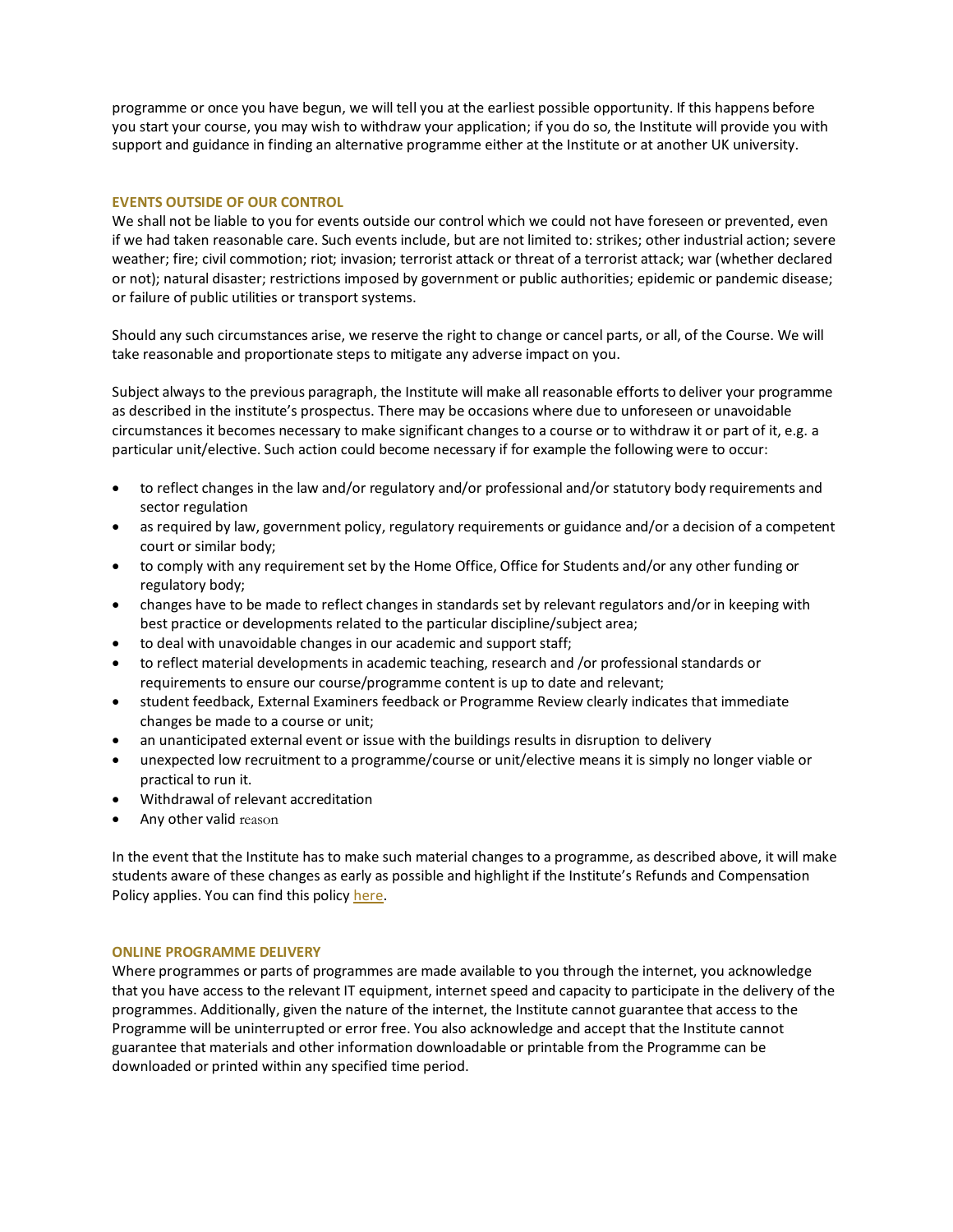## **FACE-TO-FACE INSTRUCTION**

In the event that face to face teaching needs to be modified, reduced, or cancelled, due to health and safety concerns and government or other regulatory guidance and/or requirements, the Institute reserves the right to prioritize the continuity of teaching using remote online methods, with the aim of both ensuring that student learning outcomes continue to be met and the facilitation of timely completion of degree programmes. If this takes place, the Institute shall not be liable to students for refunds or compensation where it has delivered its obligations to students in alternative ways in such circumstances.

## **STUDENTS WITH DISABILITIES**

Sotheby's Institute of Art London welcomes applications from students with disabilities and learning difficulties, and undertakes to make reasonable adjustments in order to accommodate them. To be able to do this it is helpful if students let us know about any disabilities or learning difficulties they have during the application process.

## **INTERNATIONAL STUDENTS**

Sotheby's Institute of Art London is a UK Visas and Immigration (UKVI) approved sponsor of International Students. As such, the Institute is obliged to operate within the requirements of the relevant Immigration legislation and formal regulations for Sponsors. These include:

- ensuring that a record of passport and visa documentation is held for each international student;
- ensuring that contact details are maintained and up to date for every student;
- ensuring that students are meeting the attendance criteria for their Programme of study; and
- reporting any non-compliance to the UKVI within their mandatory timescales.

If you are an international student who requires formal student visa entry clearance from the UK authorities to enter or remain in the UK for the purpose of undertaking study, there are obligations you must meet as a student at this Institute, described in the following sections.

## **When you arrive at the Institute to start your programme of study:**

- You will be invited to attend a face-to-face session enrolment which you must attend bringing with you your passport and your visa documentation for inspection. Only original documents will be accepted. The Institute is required to take and retain a copy of those documents for its records.
- You will not be able to fully enrol onto your Programme of study until you have satisfied this requirement.
- If you do not have your full documentation you must still attend the face to face session and provide evidence of your progress with the visa process.
- Failure to produce the required documentation within 4 weeks after the Programme start date may lead to the cancelation of your place at the Institute and your non-compliance being reported to the UKVI.

## **During your programme of study:**

- You must enrol at the start of the academic year and make suitable arrangements to pay any fees due, in accordance with the Tuition Fee payment schedule.
- You must inform the Institute of any changes to your personal and/or academic circumstances which might have an impact on your visa status, including any part-time employment during term time.
- Any change of your address, visa status or passport details must be reported promptly by you to the Institute by emailing [admissionslondon@sia.edu](mailto:admissionslondon@sia.edu)
- You are responsible for ensuring that your visa remains valid from the commencement of and for the duration of your Programme and that you apply for any necessary extension/renewal in good time.
- You will be expected to meet all the attendance and submission dates relevant to your Programme of study.
- Failure to comply with these requirements may lead to your suspension from the Institute and ultimately the cancellation of your place on a Programme at the Institute with your noncompliance being reported to the UKVI.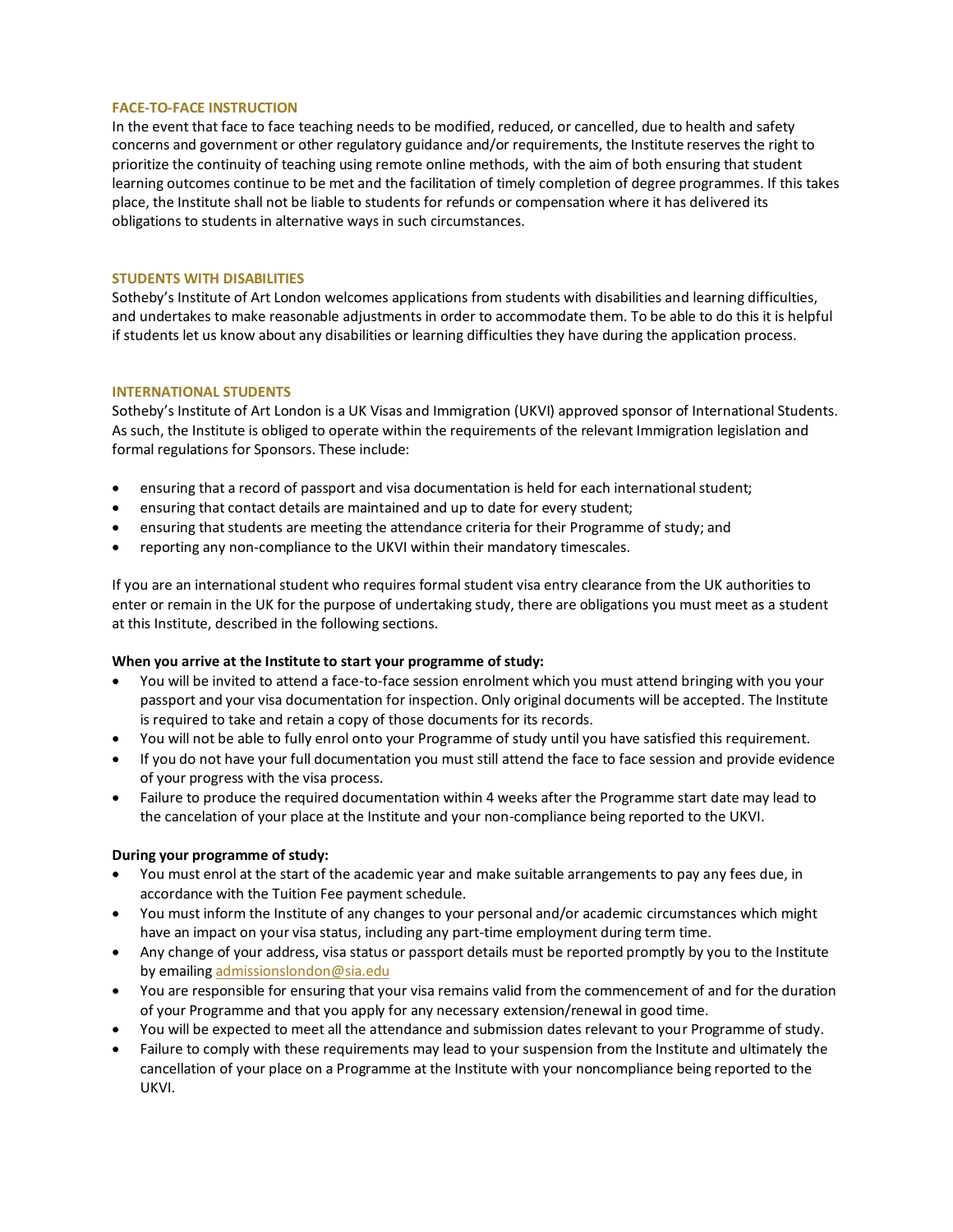#### **BREXIT STATEMENT**

EU (except Irish citizens), non-EU EEA nationals and Swiss citizens arriving in the UK will need to apply for a student visa to come to the UK to study, unless they have previously attained 'settled status' in the UK under the British government's former EU Settlement Scheme. If this is the case, proof of settled status will be required to complete enrollment.

#### **RE-SUBMISSION & RE-REGISTRATION FEE**

Where students are advised following the MA exam board to re-submit their dissertation, Students may require a Student visa extension. The cost of the visa extension will be at the student's own expense. Usually, any applications for Student visa extensions have to be made from the student's home country.

Where a student has chosen to graduate with a Post Graduate Diploma rather than complete the dissertation, they can return within 5 years of graduating to complete the dissertation to gain a master's degree. In that instance a re-registration fee with the University of Manchester of £600 will be charged.

#### **STUDENT HANDBOOK & CONDUCT**

Acceptance of your offer of admission presumes an agreement to abide by the policies and follow the required procedures outlined in the Institute's Postgraduate Student Handbook and outlined on the Institute's website. You can find these policies [here.](https://www.sothebysinstitute.com/campus/student-policies/) Access to the Handbook will be made available via Canvas Learning Management System and all students will be required to acknowledge that they have reviewed its contents and agree to compliance during orientation.

Note: It is essential that you keep our offer letter and the letter acknowledging receipt of the fee as these are useful for official purposes. If you don't have indefinite leave to remain in the UK or British citizenship, these documents may be required for your UK visa application.

#### **PAYMENT**

Payment of tuition and travel fees should be made via our approved payment provider Flywire. Our Finance department will send you detailed instructions.

On your first visit to the Flywire site you will be asked to create an account which can be used to make all subsequent payments to the Institute. Depending on where you are making your payment from, you will be presented with a variety of ways to pay, which will usually be expressed in terms of your local currency. In most cases this will include the option to make a domestic bank transfer or pay by credit / debit card.

## Please note the following:

You must ensure that you complete the student information details in full, including your student ID, course name and your email address in order for us to be able to identify your payment. You should also contact the Finance department to inform them that your payment has been initiated – [finance@sothebysinstitute.com.](mailto:finance@sothebysinstitute.com)

#### **By Credit / Debit Card**

Follow the steps on the secure online enrolment form on the Welcome Site to make the deposit payment by credit or debit card (deposit and deferral payments only). Please note that we do not accept American Express cards.

#### **PERSONAL DATA**

Prospective students should familiarise themselves with Sotheby's Institute's Privacy Policy which outlines how and why personal data is collected, stored, processed and shared. You can find this policy [here.](https://www.sothebysinstitute.com/privacy-policy/)